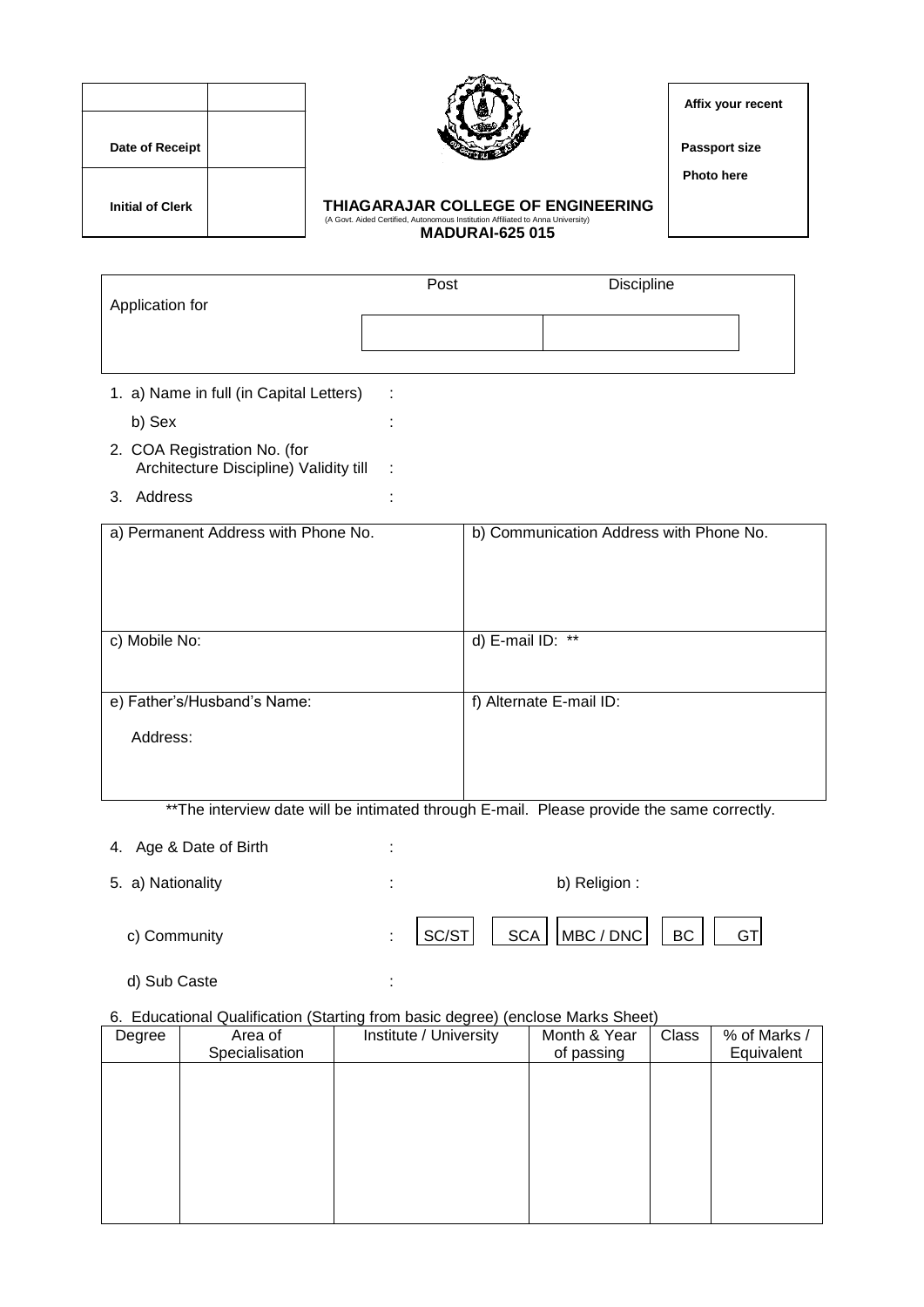### 7. Details of Thesis:

| Course                             | Title of the Project / Thesis | <b>Brief Details</b> |
|------------------------------------|-------------------------------|----------------------|
|                                    |                               |                      |
| M.Tech./ M.Arch./ M.Sc., /M.Phil., |                               |                      |
| Ph.D.,                             |                               |                      |

## 8. Experience (Starting from current Position):

#### a) Academic :

|      | Period<br>No. of Years |  | Designation / | Last Pay Drawn | Institute /Organisation |
|------|------------------------|--|---------------|----------------|-------------------------|
| From | To                     |  | Nature of job |                |                         |
|      |                        |  |               |                |                         |
|      |                        |  |               |                |                         |
|      |                        |  |               |                |                         |
|      |                        |  |               |                |                         |
|      |                        |  |               |                |                         |
|      |                        |  |               |                |                         |
|      |                        |  |               |                |                         |
|      |                        |  |               |                |                         |

### b) Research :

| .    |        |              |               |                |                         |
|------|--------|--------------|---------------|----------------|-------------------------|
|      | Period | No. of Years | Designation / | Last Pay Drawn | Institute /Organisation |
| From | To     |              | Nature of job |                |                         |
|      |        |              |               |                |                         |
|      |        |              |               |                |                         |
|      |        |              |               |                |                         |
|      |        |              |               |                |                         |
|      |        |              |               |                |                         |
|      |        |              |               |                |                         |
|      |        |              |               |                |                         |
|      |        |              |               |                |                         |

#### a) Industrial /Practice Experience:

|      | Period | No. of Years | Designation / | Last Pay Drawn | Institute /Organisation |
|------|--------|--------------|---------------|----------------|-------------------------|
| From | To     |              | Nature of job |                |                         |
|      |        |              |               |                |                         |
|      |        |              |               |                |                         |
|      |        |              |               |                |                         |
|      |        |              |               |                |                         |
|      |        |              |               |                |                         |
|      |        |              |               |                |                         |
|      |        |              |               |                |                         |
|      |        |              |               |                |                         |
|      |        |              |               |                |                         |

### 9. Publications

#### 9.1 Books Published :

| Sl. No. | Title | Area | Publishers | Year |
|---------|-------|------|------------|------|
|         |       |      |            |      |
|         |       |      |            |      |
|         |       |      |            |      |
|         |       |      |            |      |
|         |       |      |            |      |
|         |       |      |            |      |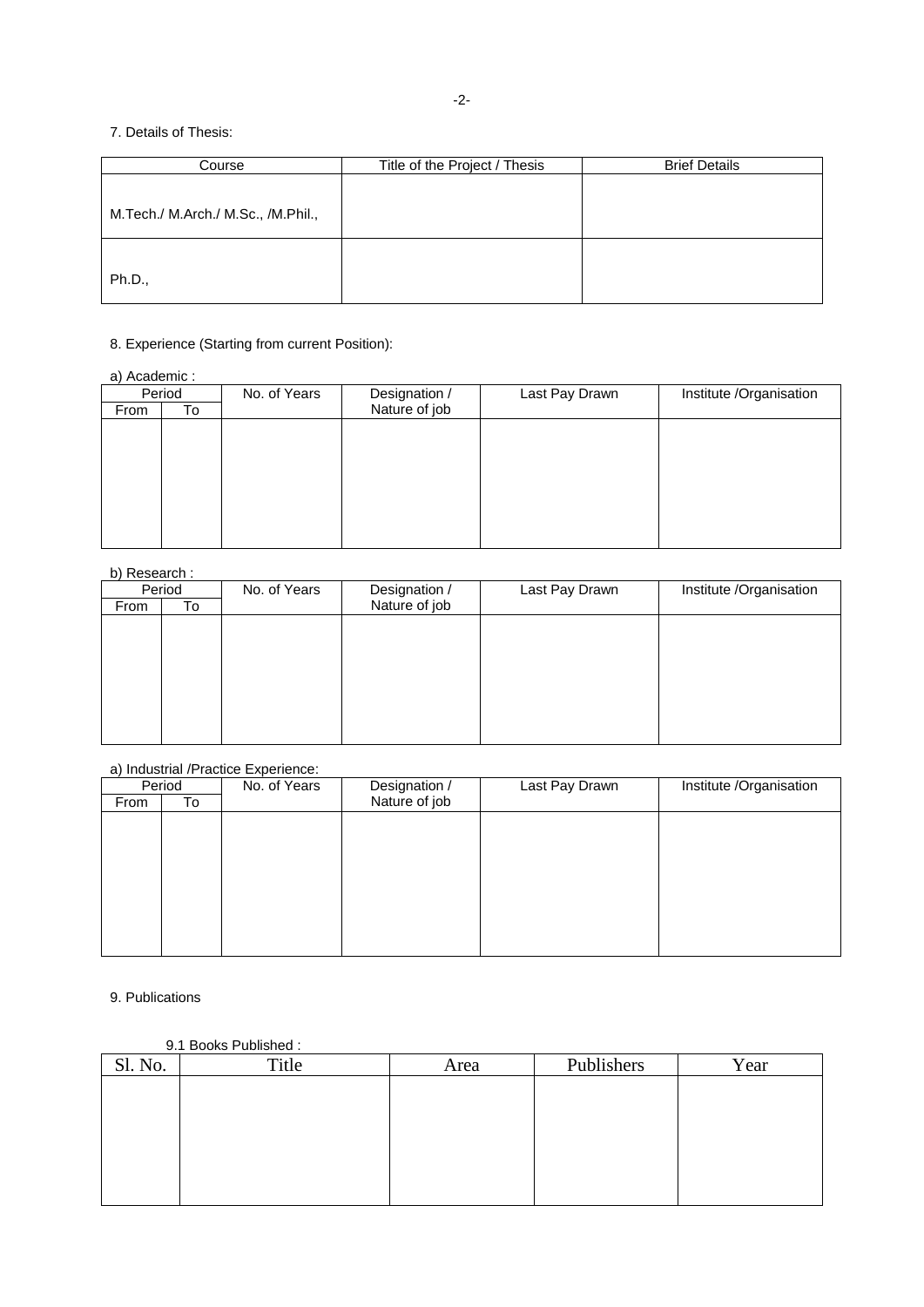| Sl. No. | Title | Area | Name of the<br>Journal | National /<br>International | Year / Vol. |
|---------|-------|------|------------------------|-----------------------------|-------------|
|         |       |      |                        |                             |             |
|         |       |      |                        |                             |             |
|         |       |      |                        |                             |             |

### 9.3 Publications in conference:

| Sl. No. | Title | Area | Name of the<br>Journal | National /<br>International | Year / Vol. |
|---------|-------|------|------------------------|-----------------------------|-------------|
|         |       |      |                        |                             |             |
|         |       |      |                        |                             |             |
|         |       |      |                        |                             |             |

# 10. a) Seminars /Schools/Conferences/Workshops Organised:

| Sl.No. | Title | Period | Place | Remarks |
|--------|-------|--------|-------|---------|
|        |       |        |       |         |
|        |       |        |       |         |
|        |       |        |       |         |
|        |       |        |       |         |
|        |       |        |       |         |
|        |       |        |       |         |

# b) Seminars /Schools/Conferences/Workshops Attended:

| Sl.No. | Title | Period | Place | Remarks |
|--------|-------|--------|-------|---------|
|        |       |        |       |         |
|        |       |        |       |         |
|        |       |        |       |         |
|        |       |        |       |         |
|        |       |        |       |         |
|        |       |        |       |         |

## 11) Special /Invited Lectures Delivered:

| Topic | Area | Delevered at | Year / Date | Remarks |
|-------|------|--------------|-------------|---------|
|       |      |              |             |         |
|       |      |              |             |         |
|       |      |              |             |         |
|       |      |              |             |         |
|       |      |              |             |         |
|       |      |              |             |         |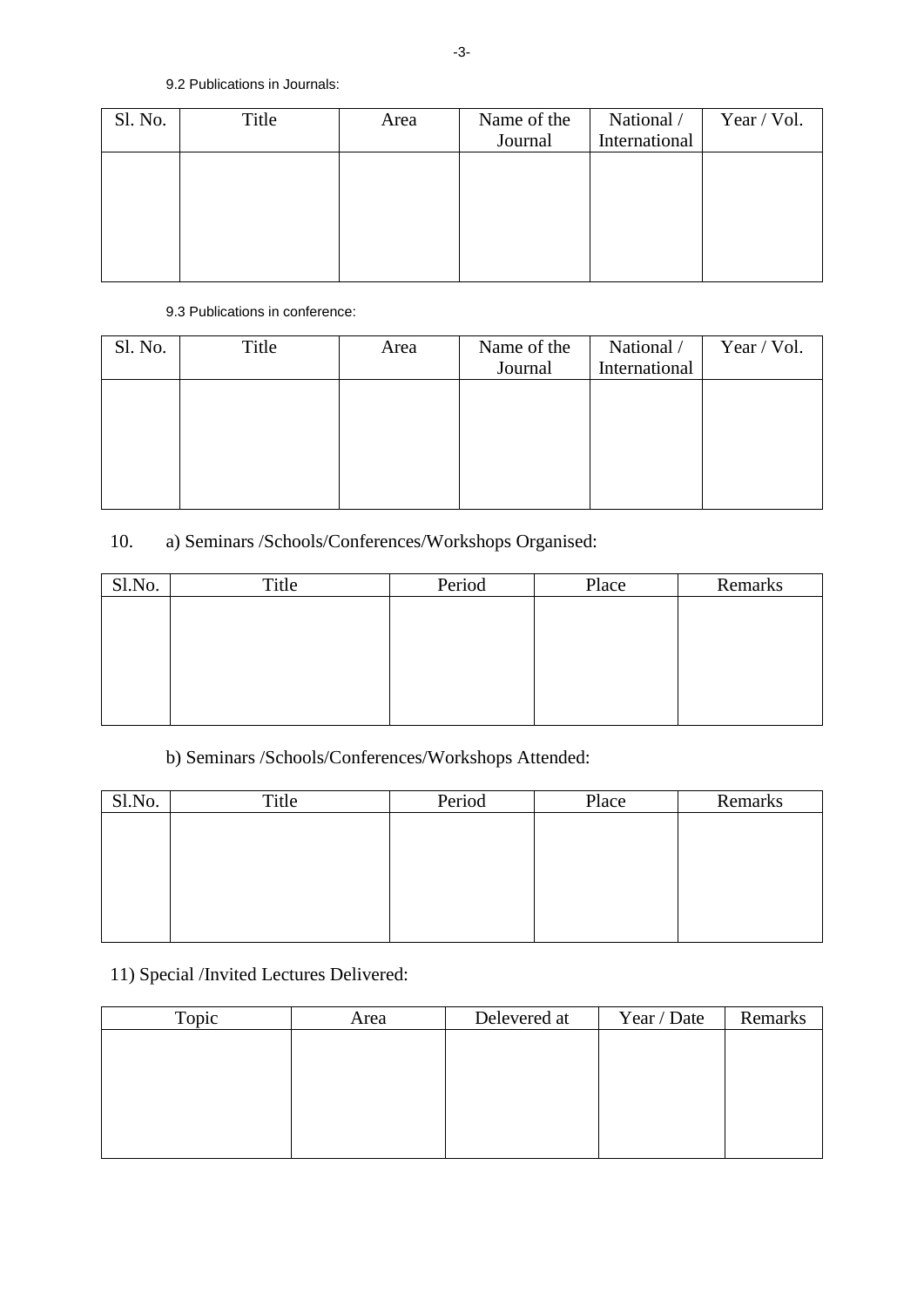## 12) Sponsored Projects Done:

| Title | Sponsoring<br>Agency | Year | Details of<br>Project | Responsibility | Amount<br>Sanctioned |
|-------|----------------------|------|-----------------------|----------------|----------------------|
|       |                      |      |                       |                |                      |
|       |                      |      |                       |                |                      |
|       |                      |      |                       |                |                      |

## 13) Consultancy Work done:

| Nature of<br>work | Interacted<br>Industry /Institute | Year | Details | Facilities<br>utilised / co-<br>workers | Revenue<br>Earned |
|-------------------|-----------------------------------|------|---------|-----------------------------------------|-------------------|
|                   |                                   |      |         |                                         |                   |

## 14. Academic Research Guidance / Supervisorship:

| Name of Research | Course / M.Arch. / Ph.D | Area of Research / Work | <b>Status</b> |
|------------------|-------------------------|-------------------------|---------------|
| <b>Scholars</b>  |                         |                         |               |
|                  |                         |                         |               |
|                  |                         |                         |               |
|                  |                         |                         |               |
|                  |                         |                         |               |
|                  |                         |                         |               |
|                  |                         |                         |               |

## 15. Membership in professional societies:

| Name of the Society | Details of Membership | Nature of Tech. activities<br>done through the society | Remarks |
|---------------------|-----------------------|--------------------------------------------------------|---------|
|                     |                       |                                                        |         |
|                     |                       |                                                        |         |
|                     |                       |                                                        |         |

# 16. Prizes, Medals and honours received, if any:

| Details | Awarded for the work | <b>Status</b> | Remarks |
|---------|----------------------|---------------|---------|
|         |                      |               |         |
|         |                      |               |         |
|         |                      |               |         |
|         |                      |               |         |
|         |                      |               |         |